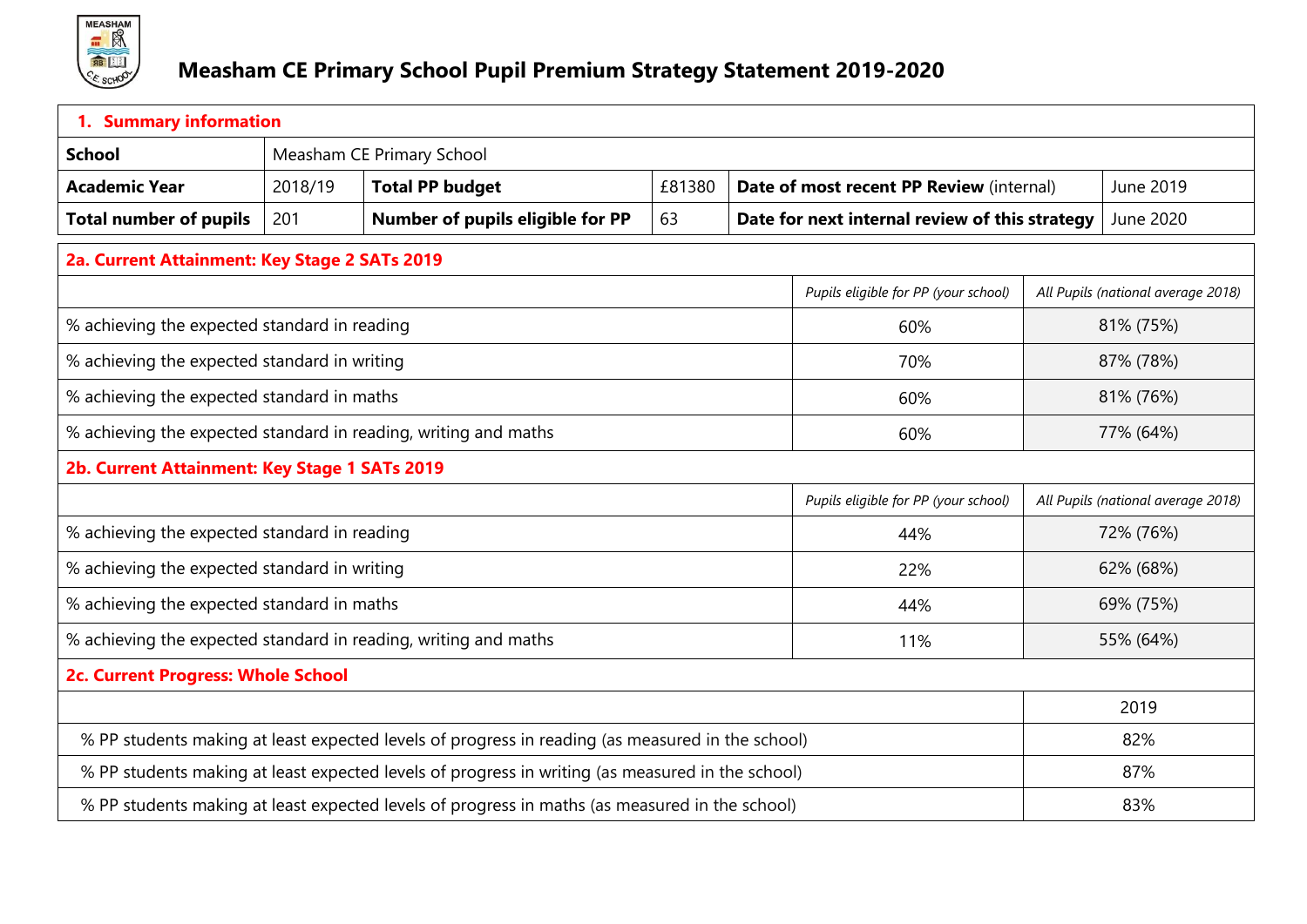

## **Measham CE Primary School Pupil Premium Strategy Statement 2019-2020**

|           | 3a. Barriers to future attainment (for pupils eligible for PP)                                                                                                                                                                                                                                               |                                                                                                                                                                    |  |  |  |  |
|-----------|--------------------------------------------------------------------------------------------------------------------------------------------------------------------------------------------------------------------------------------------------------------------------------------------------------------|--------------------------------------------------------------------------------------------------------------------------------------------------------------------|--|--|--|--|
|           | Academic barriers (issues to be addressed in school, such as poor oral language skills)                                                                                                                                                                                                                      |                                                                                                                                                                    |  |  |  |  |
| А.        | Rates of progress for PP pupils in maths are below that of their peers*                                                                                                                                                                                                                                      |                                                                                                                                                                    |  |  |  |  |
| В.        | Rates of progress for PP in English are below that of their peers*                                                                                                                                                                                                                                           |                                                                                                                                                                    |  |  |  |  |
| C.        | Attainment of PP pupils at KS1 and KS2 is lower than national*                                                                                                                                                                                                                                               |                                                                                                                                                                    |  |  |  |  |
| D.        | A number of PP children have a range of social and emotional difficulties**                                                                                                                                                                                                                                  |                                                                                                                                                                    |  |  |  |  |
|           | 3b. External barriers (issues which also require action outside school, such as low attendance rates)                                                                                                                                                                                                        |                                                                                                                                                                    |  |  |  |  |
| E.        | Continued opportunities for pupils to develop their experiences, aspirations and talents.                                                                                                                                                                                                                    |                                                                                                                                                                    |  |  |  |  |
|           | 4. Intended outcomes (specific outcomes and how they will be measured)                                                                                                                                                                                                                                       |                                                                                                                                                                    |  |  |  |  |
|           | Desired outcomes and how they will be measured                                                                                                                                                                                                                                                               | Success criteria                                                                                                                                                   |  |  |  |  |
| А.        | Our mastery teaching approach ensures all children achieve the age-related<br>learning expectations. To continue accelerated progress each half-term to narrow<br>attainment gap.                                                                                                                            | Pupils eligible for PP grant make at least as much<br>progress as their peers across the school in maths.                                                          |  |  |  |  |
| <b>B.</b> | In writing, pupils can select ambitious vocabulary and grammatical structures that<br>reflect what the writing requires.<br>In reading, improved communication is evident when responding to<br>comprehension questions. Pupils can use a wider range of vocabulary to<br>accurately explain their thinking. | Pupils eligible for PP grant make at least as much<br>progress as their peers across the school in reading and<br>writing.                                         |  |  |  |  |
| C.        | Visible impact of overlearning strategies supporting the improvement of working<br>memory. As a result, PP pupils can demonstrate improved fluency, recall and<br>reasoning across all subjects.                                                                                                             | Attainment for pupils eligible for PP grant is similar to<br>their peers at KS1 and KS2.                                                                           |  |  |  |  |
| D.        | Increase in engagement and readiness to learn observed amongst PP pupils<br>experiencing social and emotional difficulties.                                                                                                                                                                                  | Self-esteem and confidence maximise for all pupils.<br>School's 'Disadvantaged Index' shows qualitative<br>outcomes are at least in line with school expectations. |  |  |  |  |
| E.        | Equality of opportunity is accessible for all children across the school regardless of<br>background, including access to a range of sporting and cultural activities.                                                                                                                                       | Wide range of sporting, cultural, school trips and<br>experiences provided for all children.                                                                       |  |  |  |  |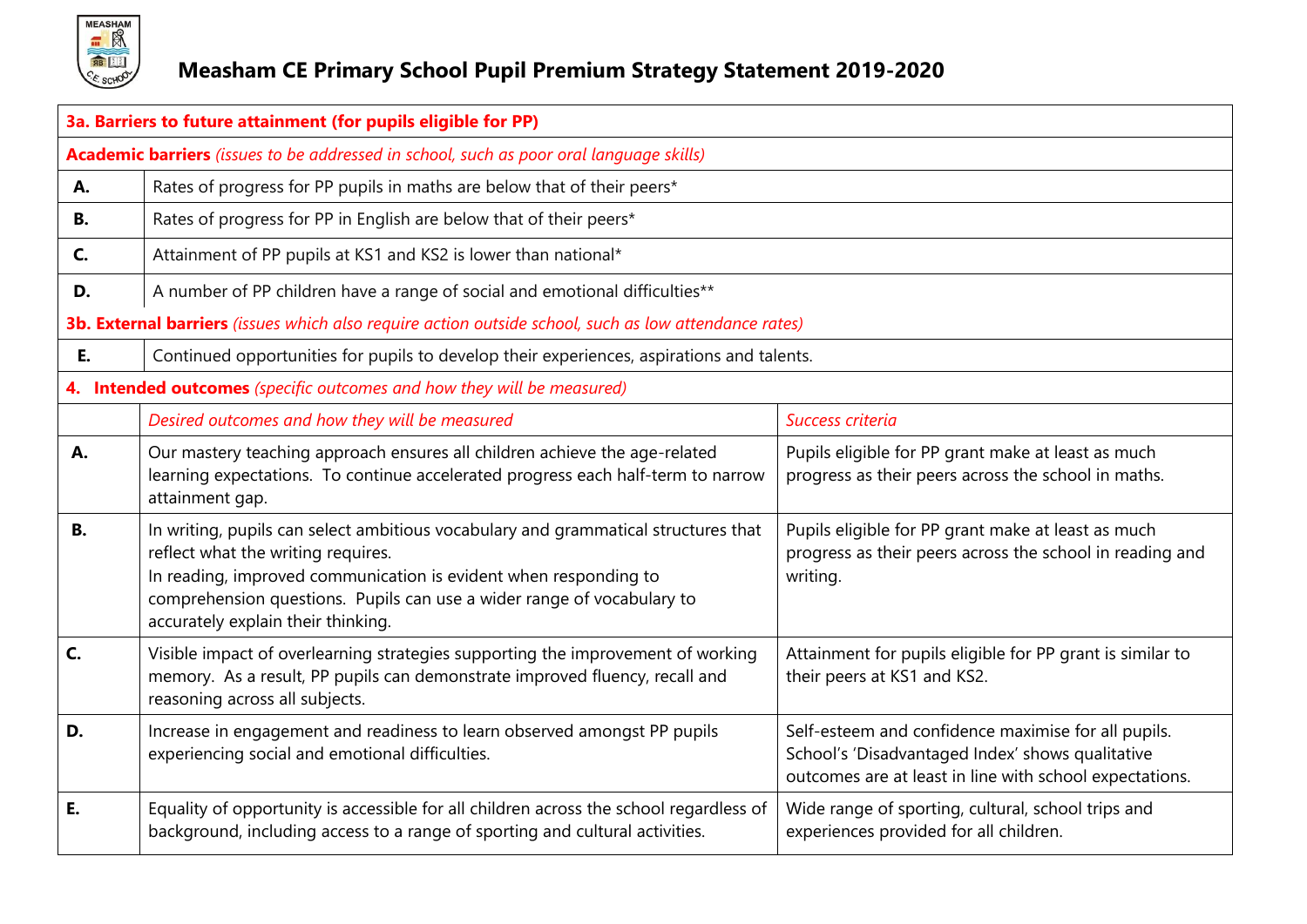

| <b>Review of expenditure</b><br>5.       |                                 |                                                             |                                                    |        |
|------------------------------------------|---------------------------------|-------------------------------------------------------------|----------------------------------------------------|--------|
| <b>Previous Academic Year</b>            | 2018-2019                       |                                                             |                                                    |        |
| <b>Quality of teaching for all</b><br>i. |                                 |                                                             |                                                    |        |
| <b>Action</b>                            | <b>Intended outcome</b>         | <b>Estimated impact: Did you</b>                            | <b>Lessons learned</b>                             | Cost   |
|                                          |                                 | meet the success criteria?<br>(Include impact on pupils not | (and whether you will continue with this           |        |
|                                          |                                 | eligible for PP, if appropriate).                           | approach)                                          |        |
| To ensure the standards                  | LSA to provide intervention for | All PP children receiving                                   | Positive impact on learning and progress.          | £14000 |
| achieved by those pupils                 | Reading/Writing/                | additional 1:1 tuition with PPT                             | Approach to continue in 2018/19                    |        |
| eligible for the Pupil Premium           | Maths                           | achieved expected progress                                  | Regular review of quality of teaching:             |        |
| continues to at least match that         | High impact on standards:       | target in their year group.                                 | Lesson observation                                 |        |
| of other pupils to narrow the            | focussed, child centred,        | Improved practise and                                       | <b>Work Scrutiny</b>                               |        |
| gap. To ensure that Quality              | collaborative approach based    | outcomes                                                    | Progress reviews                                   |        |
| First Teaching has a high                | on a dialogue about the pupil's |                                                             | Data analysis                                      |        |
| impact through the use of                | present and future learning     |                                                             |                                                    |        |
| targeted support for PP pupils.          | needs.                          |                                                             |                                                    |        |
| <b>Targeted support</b><br>ii.           |                                 |                                                             |                                                    |        |
| <b>Action</b>                            | <b>Intended outcome</b>         | <b>Estimated impact: Did you</b>                            | <b>Lessons learned</b>                             | Cost   |
|                                          |                                 | meet the success criteria?                                  | (and whether you will continue with this           |        |
|                                          |                                 | (Include impact on pupils not                               | approach)                                          |        |
|                                          |                                 | eligible for PP, if appropriate).                           |                                                    |        |
| To provide specific support              | Improved outcomes in maths      | Confidence of children                                      | An expensive intervention for a short block had a  | £13000 |
| through use of targeted maths            | for pupils identified from data | receiving intervention much                                 | positive impact. Funding next year will be used to |        |
| and reading interventions-               | tracking from Year 6            | improved 60% of group                                       | reduce numbers in classes by employing an          |        |
| Additional 15 weeks targeted             |                                 | achieved EXS and 20%                                        | additional teacher for a longer term approach      |        |
| 1:1 Kip McGrath Tuition for              |                                 | achieved GDS in maths                                       |                                                    |        |
| English and Maths from                   |                                 | Whilst target group were                                    |                                                    |        |
| January 2019                             |                                 | receiving intervention, others in                           |                                                    |        |
|                                          |                                 | the class received additional                               |                                                    |        |
|                                          |                                 | maths from the class teacher in                             |                                                    |        |
|                                          |                                 | a smaller group.                                            |                                                    |        |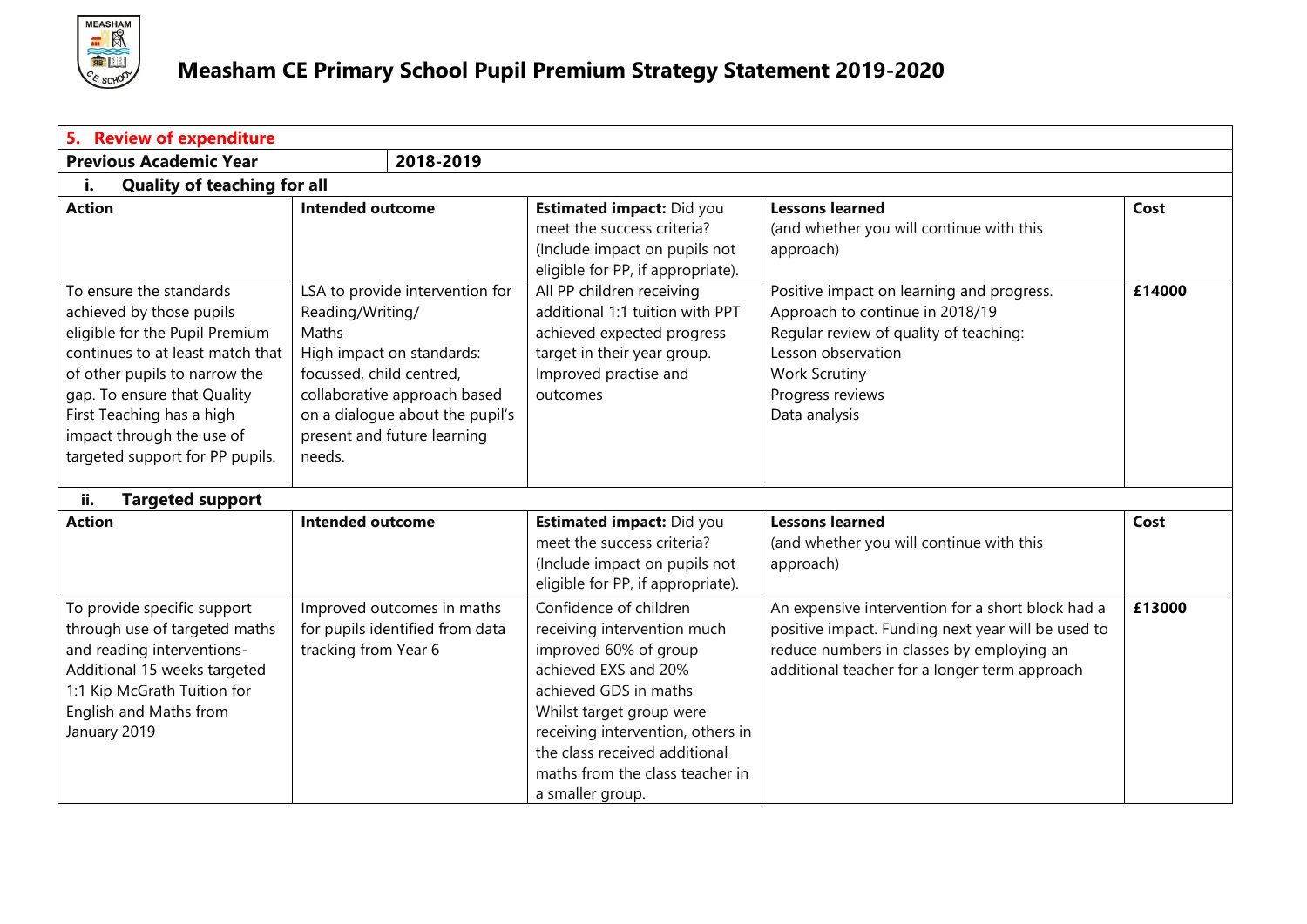

## **Measham CE Primary School Pupil Premium Strategy Statement 2019-2020**

| To provide bilingual support-<br>Teacher one morning per<br>week/LSA 2.5 days per week<br>To purchase Lexia UK software<br>to close the reading gap for<br>disadvantaged students x3 20<br>minute sessions per week | Children new to the country<br>from European Countries to<br>develop functional English skills<br>for non-English speakers<br>Lexia enables students of all<br>ages and abilities to master<br>essential reading skills | Improved English skills in target<br>group<br>Support for parents to access<br>parents evening/school events<br>etc<br>Improved reading skills in<br>target group                                                                                                                                  | This will continue<br>This will continue                                                                                                                                                                                          | £9200<br>£4000 |
|---------------------------------------------------------------------------------------------------------------------------------------------------------------------------------------------------------------------|-------------------------------------------------------------------------------------------------------------------------------------------------------------------------------------------------------------------------|----------------------------------------------------------------------------------------------------------------------------------------------------------------------------------------------------------------------------------------------------------------------------------------------------|-----------------------------------------------------------------------------------------------------------------------------------------------------------------------------------------------------------------------------------|----------------|
| iii.<br><b>Other approaches</b>                                                                                                                                                                                     |                                                                                                                                                                                                                         |                                                                                                                                                                                                                                                                                                    |                                                                                                                                                                                                                                   |                |
| <b>Action</b>                                                                                                                                                                                                       | <b>Intended outcome</b>                                                                                                                                                                                                 | Estimated impact: Did you<br>meet the success criteria?<br>(Include impact on pupils not<br>eligible for PP, if appropriate).                                                                                                                                                                      | <b>Lessons learned</b><br>(and whether you will continue with this<br>approach)                                                                                                                                                   | Cost           |
| To provide support for children<br>with specific learning,<br>emotional, social or<br>behavioural difficulties<br>including support at lunchtimes<br>(ELSA)                                                         | Improved emotional wellbeing,<br>reduced anxiety/outbursts                                                                                                                                                              | Excellent delivery from highly<br>trained staff supported PP<br>pupil's access to the curriculum<br>within the learning<br>environment.<br>High impact on standards:<br>focussed, child centred,<br>collaborative approach based<br>on a dialogue about the pupil's<br>present and future learning | The impact of ongoing support was demonstrated<br>by the pupil progress in books observed during<br>'Book Looks' and behaviour for learning observed<br>during 'Learning Walks'.                                                  | £9000<br>£8100 |
|                                                                                                                                                                                                                     |                                                                                                                                                                                                                         | needs.                                                                                                                                                                                                                                                                                             |                                                                                                                                                                                                                                   |                |
| To improve attendance of<br>targeted PP children                                                                                                                                                                    | Pupils identified from<br>attendance tracking show<br>improved attendance                                                                                                                                               | Attendance tracking shows<br>attendance is now 95.92%                                                                                                                                                                                                                                              | Ongoing- DHT to monitor and liaise with parents                                                                                                                                                                                   | £1000          |
| To boost self-esteem,<br>encourage teamwork and<br>problem solving strategies,<br>promoting independence and<br>resilience                                                                                          | Provide pupils with the<br>experience of weekly Forest<br>School sessions on and off site.                                                                                                                              | Measurable impact on class<br>based learning - enhanced<br>levels of resilience, confidence<br>and self-esteem feeding into<br>pupil progress. Feeding into PP<br>children achieving, and in some                                                                                                  | High impact on children's levels of resilience,<br>confidence and self-esteem. Measured by<br>progress made within class based learning tasks<br>and intervention support groups.<br>Wider opportunities within the curriculum to | £2100          |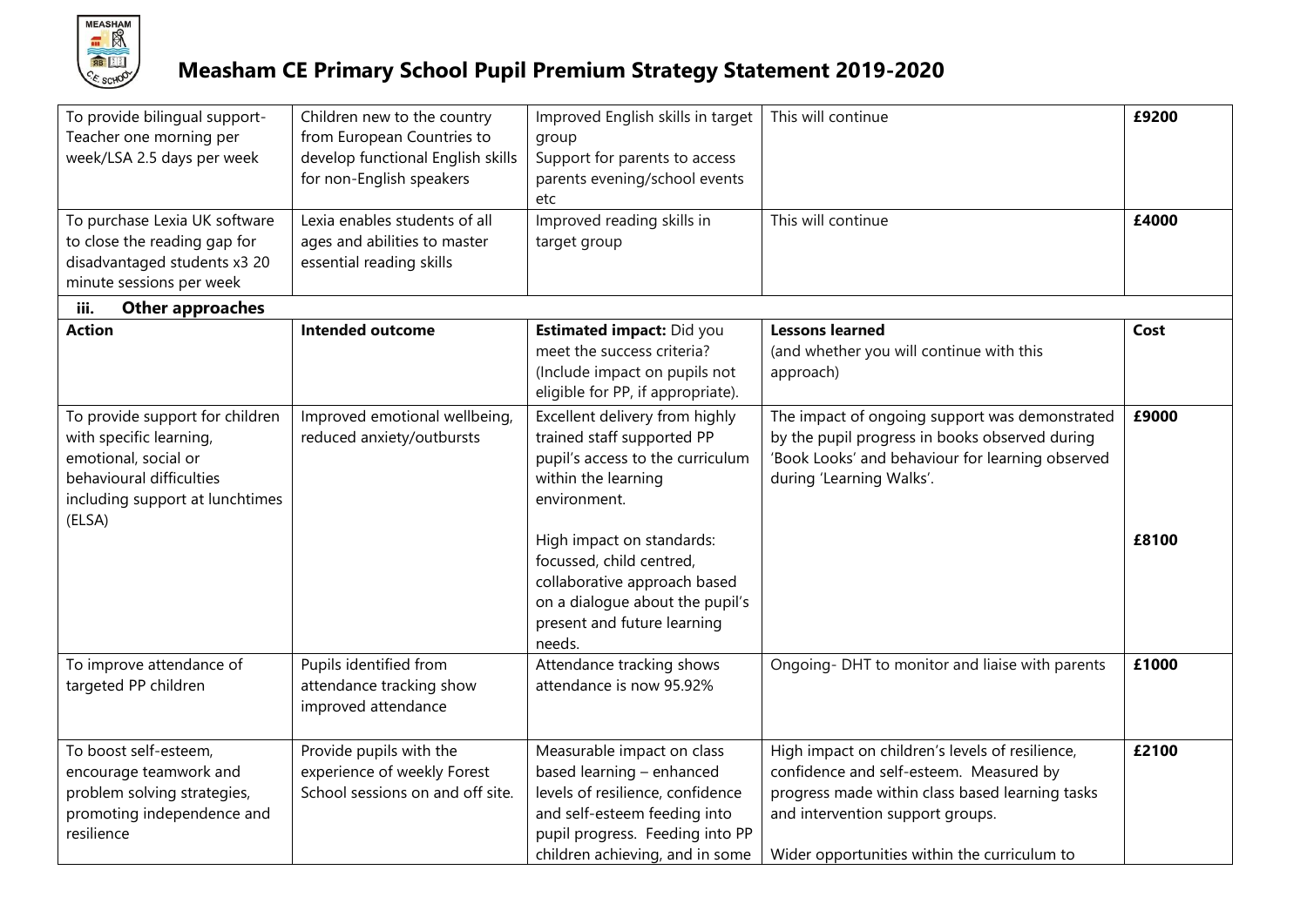

|                                                                                                  |                                                                                                                                                                                                                                 | cases exceeding, expected<br>progress targets.<br>Supported by 'Route To<br>Resilience' approach to<br>learning.             | continue.                                                                                                                                                                                                                                                                                                 |       |
|--------------------------------------------------------------------------------------------------|---------------------------------------------------------------------------------------------------------------------------------------------------------------------------------------------------------------------------------|------------------------------------------------------------------------------------------------------------------------------|-----------------------------------------------------------------------------------------------------------------------------------------------------------------------------------------------------------------------------------------------------------------------------------------------------------|-------|
| To continue to ensure a<br>personalised use of PP to<br>support wider learning<br>opportunities. | To fund attendance at school<br>clubs run by external providers,<br>trips/visits/residential trips and<br>wider opportunities outside of<br>school e.g. Cub/Brownie/Scout<br>trips/Music tuition etc<br>Access to homework club | 100% PP children accessed the<br>fund ensuring all pupils<br>benefitted from wider learning<br>and enrichment opportunities. | Pupils were involved in an increased number of<br>enrichment activities.<br>Class teachers will continue to liaise with parents<br>of PP children to ensure we offer a personalised<br>approach and a variety of engaging enrichment<br>activities for pupils to further widen learning<br>opportunities. | £9450 |

| 6. Planned expenditure                                                                                                                                                                      |                                                                                           |                                                                                                                                                                                                |                                                                                                                                      |                             |                                                                                                                                                                                          |
|---------------------------------------------------------------------------------------------------------------------------------------------------------------------------------------------|-------------------------------------------------------------------------------------------|------------------------------------------------------------------------------------------------------------------------------------------------------------------------------------------------|--------------------------------------------------------------------------------------------------------------------------------------|-----------------------------|------------------------------------------------------------------------------------------------------------------------------------------------------------------------------------------|
| Academic year                                                                                                                                                                               | 2019-2020                                                                                 |                                                                                                                                                                                                |                                                                                                                                      |                             |                                                                                                                                                                                          |
| The three headings below enable schools to demonstrate how they are using the pupil premium to improve classroom pedagogy, provide targeted<br>support and support whole school strategies. |                                                                                           |                                                                                                                                                                                                |                                                                                                                                      |                             |                                                                                                                                                                                          |
| i. Quality of teaching for all                                                                                                                                                              |                                                                                           |                                                                                                                                                                                                |                                                                                                                                      |                             |                                                                                                                                                                                          |
| <b>Desired outcome</b>                                                                                                                                                                      | Chosen action / approach                                                                  | What is the evidence and<br>rationale for this choice?                                                                                                                                         | How will you ensure it is<br>implemented well?                                                                                       | <b>Staff lead</b>           | When will you review<br>implementation?                                                                                                                                                  |
| To ensure the standards<br>achieved by those<br>pupils eligible for the<br>Pupil Premium<br>continues to at least<br>match that of other<br>pupils to narrow the<br>gap.                    | Reduce class sizes in Year 5<br>and Year 6 by appointing a<br>teacher, creating 3 classes | <b>QFT</b> linked to Performance<br>Management<br>Objectives/Teacher<br>Standards -<br>observations/moderation/<br>data analysis demonstrates<br>the impact of QFT led by<br>the class teacher | Frequent monitoring of PP teaching<br>to ensure high quality - measuring<br>progress made by PP pupils from<br>their starting points | <b>SLT</b><br>Class Teacher | Regular review of quality<br>of PP teaching through:<br>Lesson<br>observations<br>Entry/Exit<br>assessment of<br>intervention<br>programmes<br>Book Look<br>Half-termly data<br>analysis |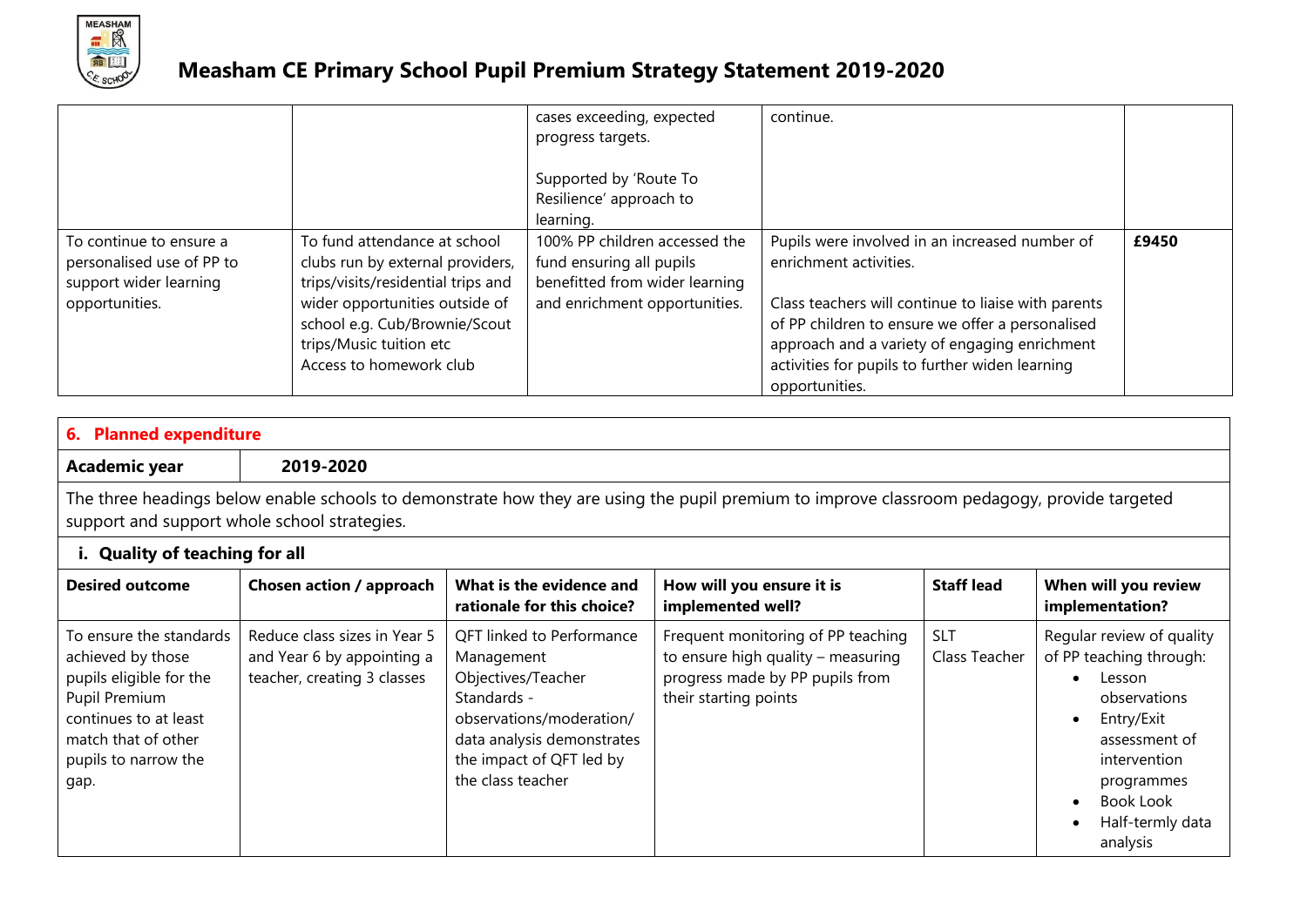

|                                                                                                                                                                                                                                                     |                                                                                                                                                                                                                                                                                                                                                                                                          |                                                                                                                                                                         |                                                                                                                                                                                                                                        |                                             | Pupil Progress meetings                                                                           |
|-----------------------------------------------------------------------------------------------------------------------------------------------------------------------------------------------------------------------------------------------------|----------------------------------------------------------------------------------------------------------------------------------------------------------------------------------------------------------------------------------------------------------------------------------------------------------------------------------------------------------------------------------------------------------|-------------------------------------------------------------------------------------------------------------------------------------------------------------------------|----------------------------------------------------------------------------------------------------------------------------------------------------------------------------------------------------------------------------------------|---------------------------------------------|---------------------------------------------------------------------------------------------------|
|                                                                                                                                                                                                                                                     |                                                                                                                                                                                                                                                                                                                                                                                                          |                                                                                                                                                                         | Total budgeted cost                                                                                                                                                                                                                    | FTE Teacher £28000                          |                                                                                                   |
| ii. Targeted support                                                                                                                                                                                                                                |                                                                                                                                                                                                                                                                                                                                                                                                          |                                                                                                                                                                         |                                                                                                                                                                                                                                        |                                             |                                                                                                   |
| <b>Desired outcome</b>                                                                                                                                                                                                                              | Chosen action/approach                                                                                                                                                                                                                                                                                                                                                                                   | What is the evidence and<br>rationale for this choice?                                                                                                                  | How will you ensure it is<br>implemented well?                                                                                                                                                                                         | <b>Staff lead</b>                           | When will you review<br>implementation?                                                           |
| To ensure PP pupils<br>with Special Educational<br>Needs make<br>accelerated progress<br>through over-learning<br>strategies/interventions<br>to boost working<br>memory for maths,<br>reading and writing,<br>increasing fluency and<br>reasoning. | Class Teacher to set<br>individual targets,<br>incorporating additional<br>time for recap sessions<br>personalised to the needs<br>of PP students.<br>Concepts taught are<br>reinforced through fluency<br>and recap tasks.<br>SENCo to provide<br>additional intervention for<br>Reading/Writing and<br>Maths.<br>Additional support for PP<br>children with S&L<br>difficulties with S&L<br>Therapist. | Research of pupils has<br>shown a need to improve<br>working memory to<br>support pupils in retaining<br>concepts in order to recall<br>and apply them<br>consistently. | Ongoing review by<br>SLT/SENCO/Class Teacher:<br>PP Records/Data Analysis<br>$\bullet$<br><b>SEN ILPs</b><br>$\bullet$<br><b>Work Samples</b><br>$\bullet$<br>Observations<br>$\bullet$<br><b>Pupil Progress Meetings</b><br>$\bullet$ | <b>SLT</b><br><b>SENCo</b><br>Class Teacher | Half Termly Review:<br>SEN ILP review meetings<br><b>Pupil Progress Meetings</b><br>Data Analysis |
|                                                                                                                                                                                                                                                     |                                                                                                                                                                                                                                                                                                                                                                                                          |                                                                                                                                                                         | <b>Total budgeted cost</b>                                                                                                                                                                                                             | SEN LSA £7020<br>Speech & Language £600     |                                                                                                   |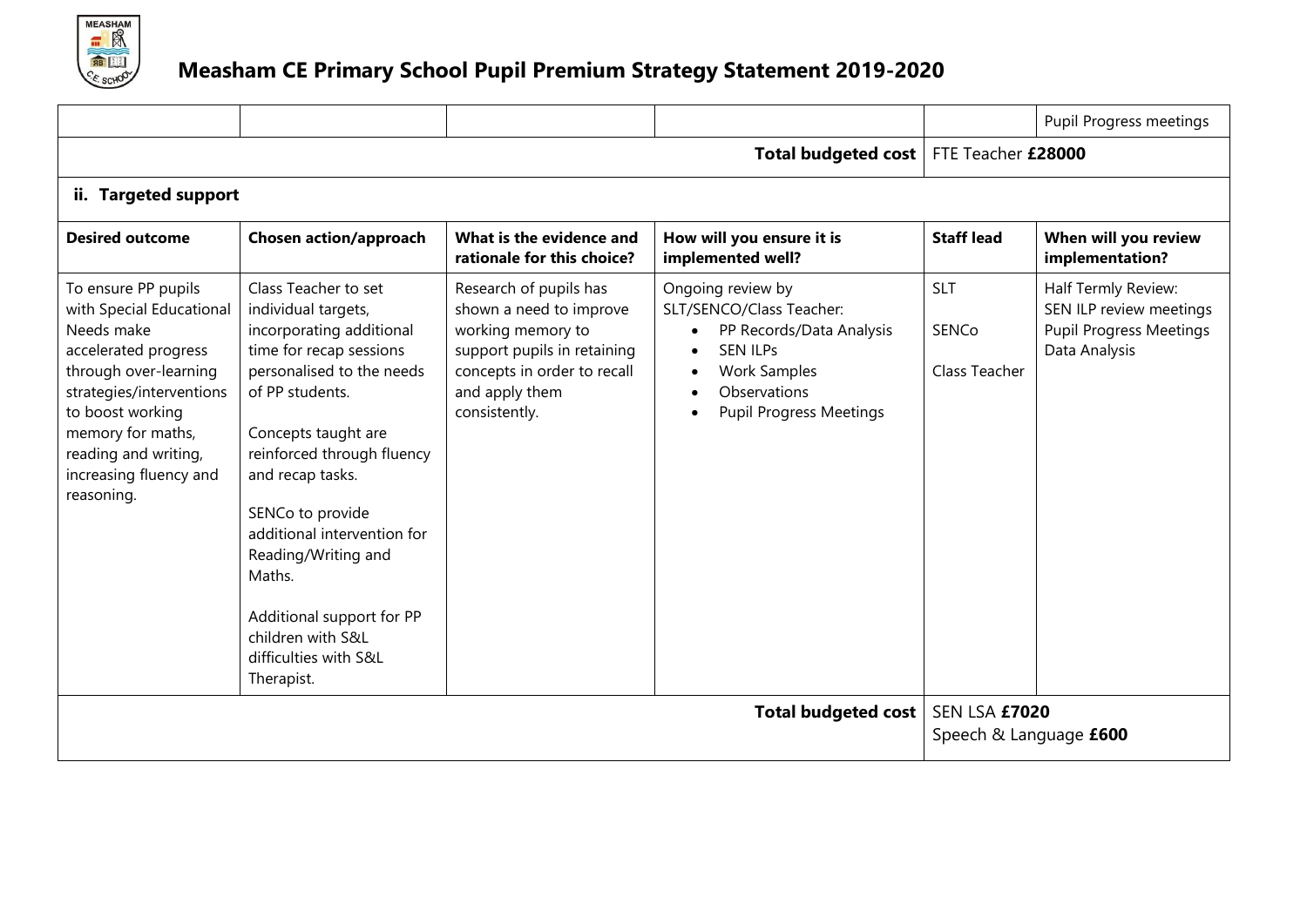

## **Measham CE Primary School Pupil Premium Strategy Statement 2019-2020**

| To ensure PP pupils<br>develop their language<br>skills and recognition of<br>spelling patterns to<br>enhance<br>comprehension and<br>inference in reading<br>and organisation and<br>composition in writing. | Teacher to deliver<br>personalised learning to PP<br>pupils through Lexia<br>Reading Core5 programme<br>3x weekly.<br>Concepts taught are<br>reinforced through fluency<br>and recap tasks, supporting<br>PP pupils in manipulating<br>vocabulary and<br>grammatical structures.<br>Action plans tailored to<br>group and individual need. | Lexia research has shown<br>the high impact of the<br>programme towards<br>closing the gap for pupils,<br>taking into account the<br>diversity of individual need.<br>Lexia's embedded<br>assessment and reporting<br>system provides actionable<br>data, demonstrating<br>progress at individual, class<br>or whole school level.<br>Early identification of areas<br>of need. | Ongoing review by SLT/Class<br>Teacher:<br>Frequent analysis of Lexia<br>$\bullet$<br>assessment and reporting<br>data<br>Session observations<br>Work samples<br>Pupil Progress meetings | <b>SLT</b><br>Class Teacher | Half-termly reviews at PP<br>progress meetings<br>Half-termly data analysis<br>by SLT/PP Teacher/Class<br>Teacher |
|---------------------------------------------------------------------------------------------------------------------------------------------------------------------------------------------------------------|--------------------------------------------------------------------------------------------------------------------------------------------------------------------------------------------------------------------------------------------------------------------------------------------------------------------------------------------|---------------------------------------------------------------------------------------------------------------------------------------------------------------------------------------------------------------------------------------------------------------------------------------------------------------------------------------------------------------------------------|-------------------------------------------------------------------------------------------------------------------------------------------------------------------------------------------|-----------------------------|-------------------------------------------------------------------------------------------------------------------|
|                                                                                                                                                                                                               |                                                                                                                                                                                                                                                                                                                                            |                                                                                                                                                                                                                                                                                                                                                                                 | <b>Total budgeted cost</b>                                                                                                                                                                | £4000                       |                                                                                                                   |
| To provide support for<br>children with specific<br>learning, emotional,<br>social or behavioural<br>difficulties                                                                                             | ELSA LSA to deliver<br>identified and personalised<br>support for PP children                                                                                                                                                                                                                                                              | High impact on standards<br>last year: focussed, child<br>centred, collaborative<br>approach based on a<br>dialogue about the pupil's<br>present and future learning<br>needs.                                                                                                                                                                                                  | Ongoing review by SLT/SENCO<br><b>Discussions</b><br>Referrals<br>Assessments                                                                                                             | SLT/SENCO                   | Half-termly reviews                                                                                               |
|                                                                                                                                                                                                               |                                                                                                                                                                                                                                                                                                                                            |                                                                                                                                                                                                                                                                                                                                                                                 | <b>Total budgeted cost</b>                                                                                                                                                                | £3580                       |                                                                                                                   |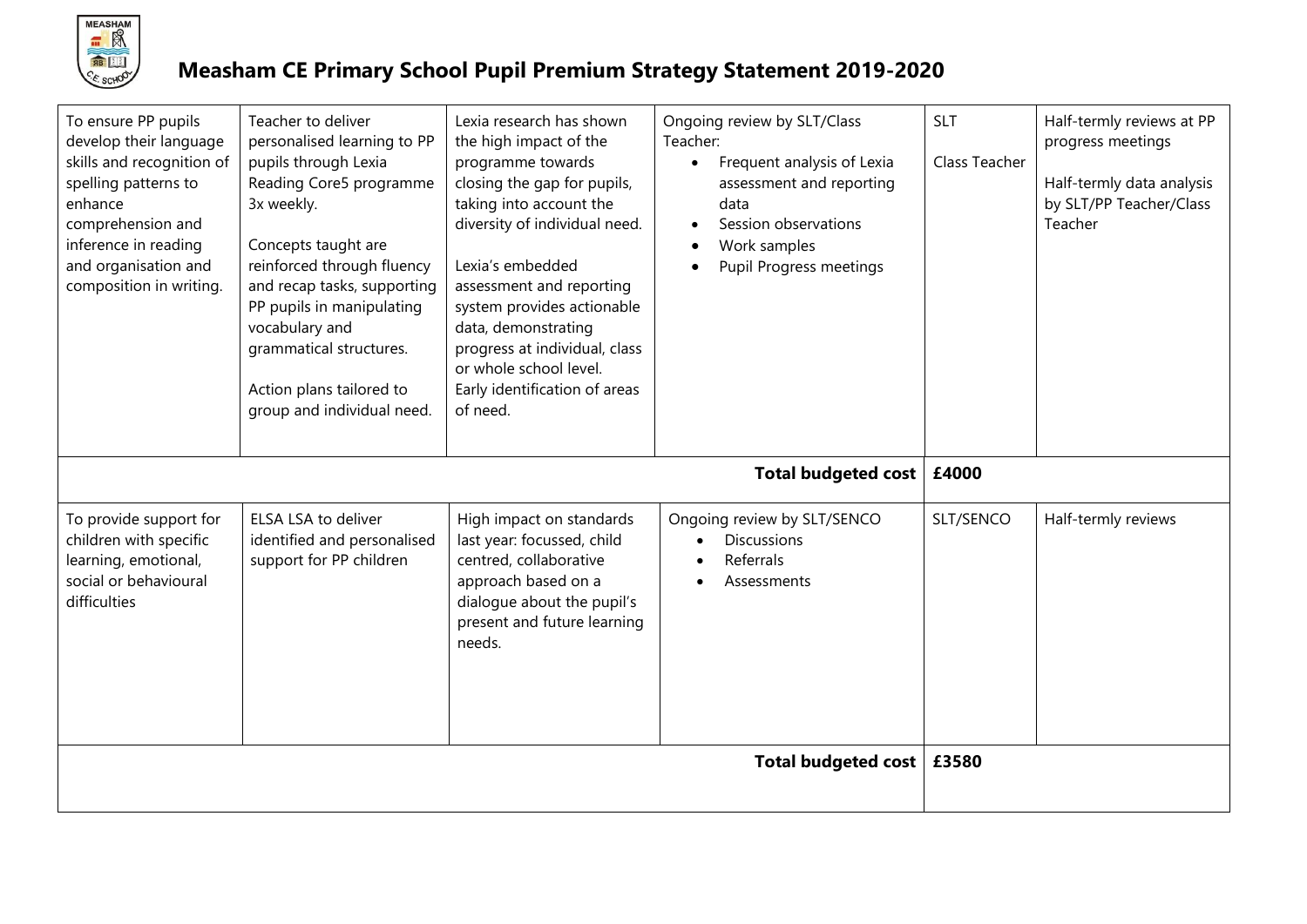

## **ii. Other approaches**

| <b>Desired outcome</b>                                                                                                                                                                                                                                                           | <b>Chosen action/approach</b>                                                                                                                                                                                                                                                             | What is the evidence and<br>rationale for this choice?                                                                                                                                                                                                                                           | How will you ensure it is<br>implemented well?                                                                                                                                                                                                                         | <b>Staff lead</b>                                                   | When will you review<br>implementation?                                                                                                         |
|----------------------------------------------------------------------------------------------------------------------------------------------------------------------------------------------------------------------------------------------------------------------------------|-------------------------------------------------------------------------------------------------------------------------------------------------------------------------------------------------------------------------------------------------------------------------------------------|--------------------------------------------------------------------------------------------------------------------------------------------------------------------------------------------------------------------------------------------------------------------------------------------------|------------------------------------------------------------------------------------------------------------------------------------------------------------------------------------------------------------------------------------------------------------------------|---------------------------------------------------------------------|-------------------------------------------------------------------------------------------------------------------------------------------------|
| To boost self-esteem,<br>encourage teamwork<br>and problem solving<br>strategies, promoting<br>independence and<br>resilience.                                                                                                                                                   | Provide EYFS and Year 1 PP<br>pupils eligible for funding<br>with the experience of<br>weekly Forest School<br>sessions on and off site.<br>Provide additional Forest<br>School sessions for KS2<br>pupils eligible for PP<br>funding.                                                    | Work and activities linked<br>to 'Route To Resilience'<br>training previously<br>delivered had a high impact<br>on developing children's<br>'Character Muscles' and<br>ability to show greater<br>levels of resilience when<br>facing new challenges -<br>class based learning<br>opportunities. | Ongoing reviews by SLT, Class<br>Teacher, PP Teacher and Forest<br>School<br>Review with Class Teacher and PP<br>Teacher to identify impact on class<br>based learning - enhanced levels of<br>resilience, confidence and self-<br>esteem feeding into pupil progress. | <b>SLT</b><br>Class Teacher                                         | Termly review of impact<br>on pupil resilience,<br>confidence, self-esteem<br>and progress.<br>Termly review of School's<br>'Deprivation Index' |
|                                                                                                                                                                                                                                                                                  |                                                                                                                                                                                                                                                                                           |                                                                                                                                                                                                                                                                                                  | Total budgeted cost                                                                                                                                                                                                                                                    | £3500                                                               |                                                                                                                                                 |
| To ensure a<br>personalised use of PP<br>to purchase additional<br>resources accessible to<br>PP pupils to ensure the<br>standards achieved by<br>those pupils eligible for<br>the Pupil Premium<br>continues to at least<br>match that of other<br>pupils to narrow the<br>gap. | PP funding used to<br>purchase:<br><b>IT Resources</b><br>$\bullet$<br><b>SEN Resources</b><br>$\bullet$<br>Writing/Maths<br>$\bullet$<br>equipment<br>Specialist Teaching<br>$\bullet$<br>Services diagnostic<br>assessment for<br>identified area of<br>support<br>Uniform<br>$\bullet$ | PP review demonstrated<br>effectiveness of this<br>approach in continuing to<br>broaden breadth of<br>resources to develop<br>progress made by PP<br>pupils.                                                                                                                                     | Ongoing review by SLT/PP<br>Teacher/SEN Champion and Class<br>Teacher<br>Ongoing research into, and<br>resourcing of, the most effective<br>intervention approaches.                                                                                                   | <b>SLT</b><br>PP Teacher<br>Class Teacher<br><b>SEN</b><br>Champion | Termly review of<br>spending and impact on<br>pupil progress                                                                                    |